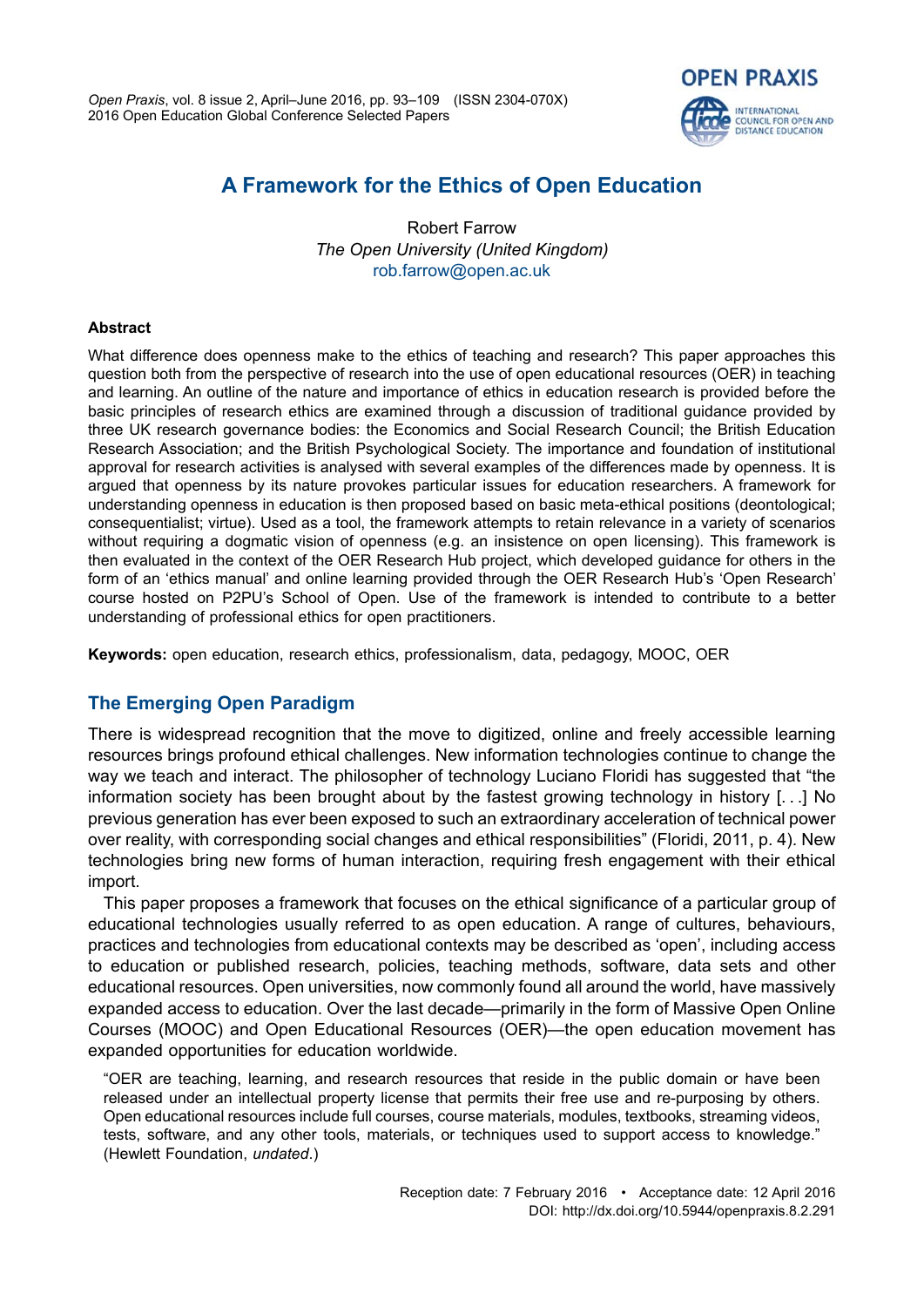OER and MOOC encourage the production and sharing of high-quality educational materials at minimal cost. They represent a potential solution to many issues facing educators around the world and have attracted significant media interest around the world. In a time of austerity and fiscal uncertainty, openness has re-entered the popular consciousness and universities take steps towards integration of the 'open' model of education or learners take individual initiative to use them as an alternative to accruing debt through formal education. Open education has always identified with a strong ethical impulse, with many advocates directly inspired by what they see as a moral mission.

"When educational materials can be electronically copied and transferred around the world at almost no cost, we have a greater ethical obligation than ever before to increase the reach of opportunity. When people can connect with others nearby or in distant lands at almost no cost to ask questions, give answers, and exchange ideas, the moral imperative to meaningfully enable these opportunities weighs profoundly. We cannot in good conscience allow this poverty of educational opportunity to continue when educational provisions are so plentiful, and when their duplication and distribution costs so little." (Caswell, Henson, Jensen & Wiley, 2008)

The moral mission of open education has also found a touchstone in international human rights legislation. The Paris Declaration on OER (UNESCO, 2012) builds on the previous ten years of OER advocacy as well as article 26 of the United Nations Universal Declaration on Human Rights (United Nations, 1948) and article 13.1 of The International Covenant on Economic, Social and Cultural Rights (United Nations, 1966) in recognition of "the right of everyone to education".

While there are also prudential rather than explicitly moral motivations for adopting openness—an educator might move to using open textbooks with their students for purely pragmatic reasons, for instance—for many practitioners the ethical dimensions of open education are crucial because of a commitment to expanding access to education. Given this, there is remarkably little written about the ethics of open education. A review of sixty-eight empirical studies, systematic reviews and reports on MOOC (Rolfe, 2015) suggests there is "a paucity of literature" addressing the socioethical dimensions, noting that "many of the articles published provide empirical evidence showing that both forms of MOOC offer opportunities to learn and connect across geographical boundaries, yet we are at a point where social inclusion is polarised toward the more privileged" (Rolfe, 2015, p. 65).

Open education often does not live up to its own vision: in practice, unequal access to communications technology, unequal distribution of basic study skills, and unavailability of resources in certain languages mean that open approaches can act as a force for exclusion rather than inclusion (Emmanuel, 2013; Laurillard, 2014; Perryman, 2013). As openness increasingly enters the mainstream there is concern that the more radical ethical aspirations of the open movement are becoming secondary. [Wiley \(2015\)](http://opencontent.org/blog/archives/3732) for instance argues for a 'deeper' understanding of open ethics as a form of being with an ethic of care and sharing rather than a set of duties (such as a requirement to use open licensing). This paper claims to define neither a professional ethics of open nor a 'deeper' ethics of open. Rather, the intention is to provide a framework that will make it easier to build and identify these.

### **Professional ethics in education research**

Ethics is now a fundamental part of institutional research practice, but this is a relatively recent state of affairs. Before World War II there were no internationally recognized standards for research involving human subjects. As is well known, physicians working for the Nazi regime performed acts of experimentation on many human beings including forced sterilization, hypothermia, trauma, the ingestion and topical application of noxious substances, pathological infections, and amputations,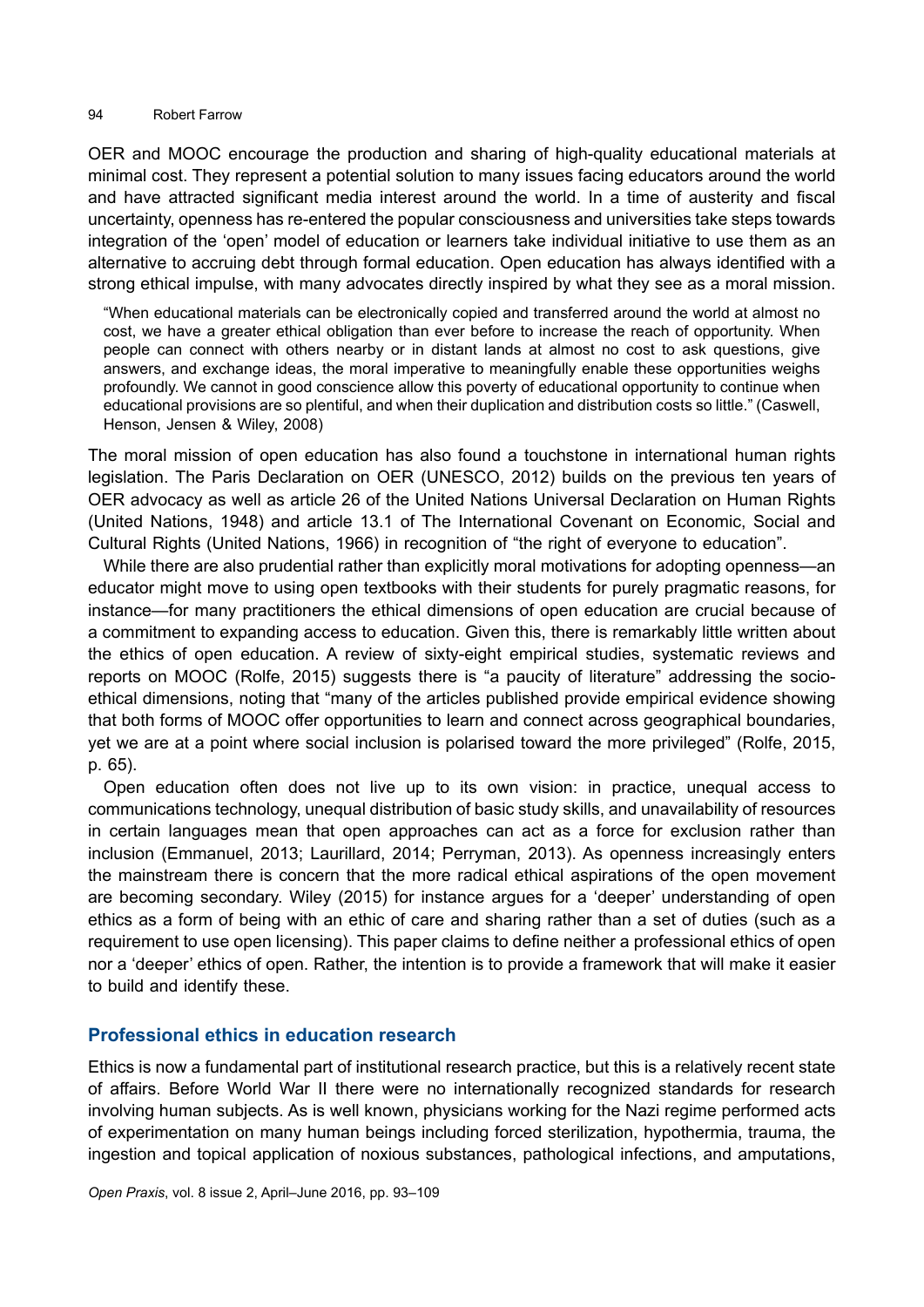among others. These experiments are all the more horrific because of the lack of any free consent given by those experimented upon. At the military tribunal for war crimes known as the "Doctors' Trial" (United States Adjutant General's Department, 1947) several of the defendants argued that the experiments carried out differed little from those carried out by other countries, and in any case the lack of international legislation distinguishing legal and illegal research meant that there was no grounds for disputing the legitimacy of their actions. In 1947, in the aftermath of war crimes trials, the Nuremberg Code (HHS, 2005) was produced to describe the conditions under which research involving human subjects could be considered ethical by setting out key principles that should inform research activity. Foremost among these principles is the idea of the informed consent of participants being fundamental to ethical practice. But also conveyed is the idea that experiments should be oriented towards the good of society; that harm and risk should be minimized; that researchers should be scientifically qualified; and that any party has the right to terminate the experiment at any point (*ibid.*).

Despite being very close to contemporary legislation governing research, the Nuremberg Code was never made legally binding. Further examples of unethical research emerged in the 20<sup>th</sup> century, some of which remain quite contentious. For instance, the notorious Tuskagee experiments continued in the USA until 1972, where physicians withheld treatment of more than 600 syphilitic African American men in order to study the progression and spread of the disease (CDC, 2013). Others are less clear-cut, such as the "Tearoom Trade" ethnographic study that involved a sympathetic researcher posing a voyeur in public toilets in order to gather data on illicit homosexual activity without the consent of the participants (Humphreys, 1970). The 1970s saw much debate on expected standards in research, and by the end of the decade the Belmont Report (1979) set out the principles of ethical research that still acts as the basis for ethical experimental research.<sup>1</sup>

In practice, ethics matters across the entirety of the research process, including design of the process and instruments; sampling; data collection; through to dissemination. All ethical guidance offered to researchers is predicated on the assumption that the researcher is in a position to exercise control over the research process as well as any smaller interventions that take place as part of the research. The responsibilities of researchers are also not limited only to their own actions, since we also expect a reasonable assessment of anticipated risk and consequences that might follow from an intervention. Researchers can also be thought to have ethical obligations for situations that are entirely out of their control.

The ethical guidelines for research involving human subjects offered by different professional bodies share the common origin outlined above. This can be illustrated by comparing advice from different professional bodies that advise researchers. Taking the example of the United Kingdom: the main bodies providing such advice are the UK Economic and Social Research Council (ESRC, 2015), the British Educational Research Association (BERA, 2014), and the British Psychological Society (BPS, 2010). Table 1 categorises some of the advice given according to the underlying key principles.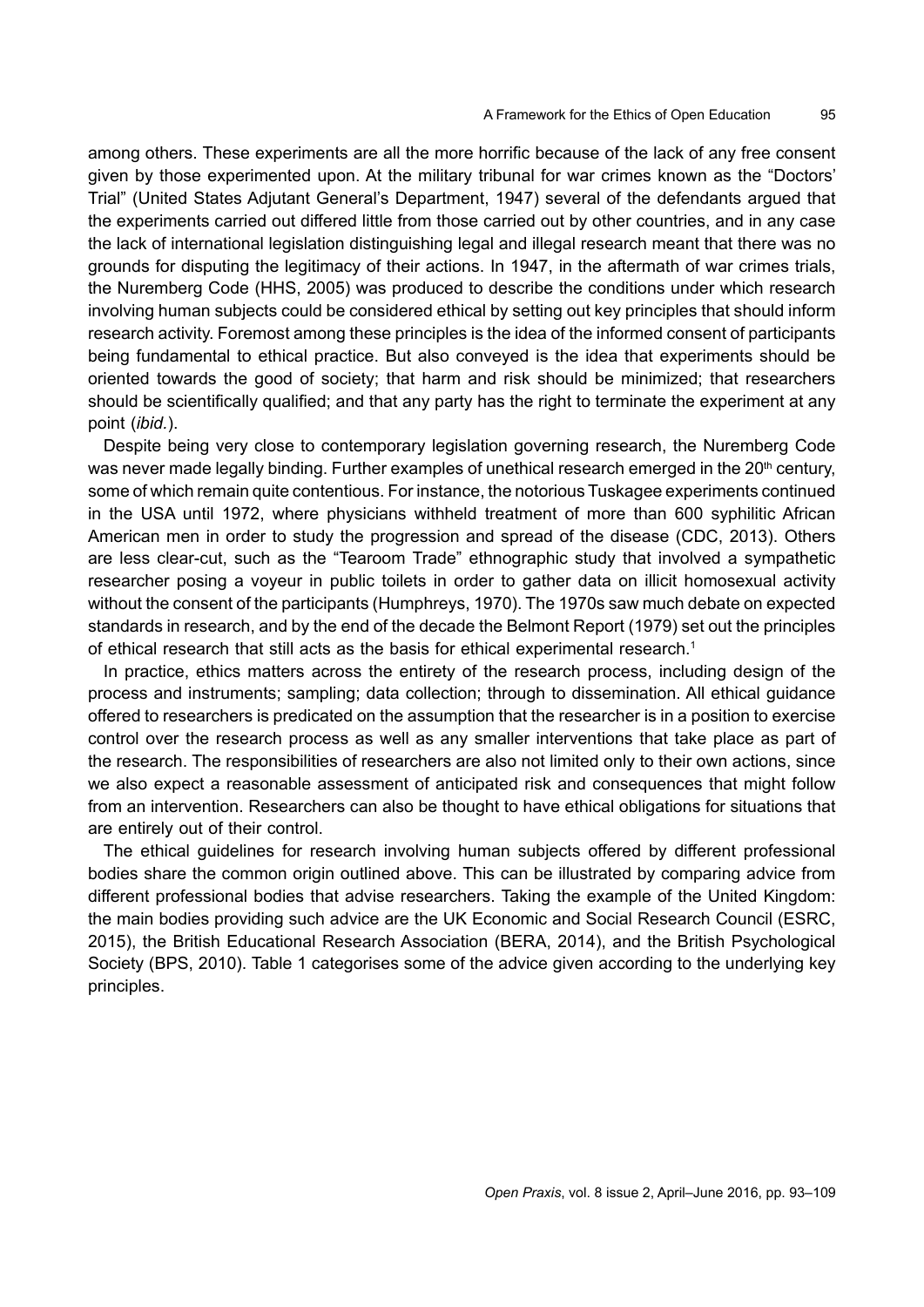| <b>Principle</b>                              | <b>ESRC (2015)</b>                                                                                                                                                                                                                                                                                                                                    | <b>BERA (2014)</b>                                                                                                                                                                                                                                                                                                                                                                       | <b>BPS (2010)</b>                                                                                                                                                                                                                                                                                                                                                                                                                                                                                                      |
|-----------------------------------------------|-------------------------------------------------------------------------------------------------------------------------------------------------------------------------------------------------------------------------------------------------------------------------------------------------------------------------------------------------------|------------------------------------------------------------------------------------------------------------------------------------------------------------------------------------------------------------------------------------------------------------------------------------------------------------------------------------------------------------------------------------------|------------------------------------------------------------------------------------------------------------------------------------------------------------------------------------------------------------------------------------------------------------------------------------------------------------------------------------------------------------------------------------------------------------------------------------------------------------------------------------------------------------------------|
| <b>Respect for</b><br>participant<br>autonomy | Research participants<br>should take part<br>voluntarily, free from any<br>coercion or undue<br>influence, and their<br>rights, dignity and (when<br>possible) autonomy<br>should be respected and<br>appropriately protected.<br>(ESRC, 2015, p. 4)                                                                                                  | Individuals should be treated<br>fairly, sensitively, with dignity,<br>and within an ethic of respect<br>and freedom from prejudice<br>regardless of age, gender,<br>sexuality, race, ethnicity,<br>class, nationality, cultural<br>identity, partnership status,<br>faith, disability, political belief<br>or any other significant<br>difference. (BERA, 2011, §9)                     | Adherence to the concept of<br>moral rights is an essential<br>component of respect for the<br>dignity of persons. Rights to<br>privacy, self-determination,<br>personal liberty and natural<br>justice are of particular<br>importance to psychologists,<br>and they have a responsibility<br>to protect and promote these<br>rights in their research<br>activities. (BPS, 2010 p. 8)                                                                                                                                |
| Avoid harm /<br>minimize risk                 | Research should be<br>worthwhile and provide<br>value that outweighs any<br>risk or harm.<br>Researchers should aim<br>to maximise the benefit<br>of the research and<br>minimise potential risk of<br>harm to participants and<br>researchers. All potential<br>risk and harm should be<br>mitigated by robust<br>precautions. (ESRC,<br>2015, p. 4) | Researchers must recognize<br>that participants may<br>experience distress or<br>discomfort in the research<br>process and must take all<br>necessary steps to reduce<br>the sense of intrusion and to<br>put them at their ease. They<br>must desist immediately from<br>any actions, ensuing from<br>the research process, that<br>cause emotional or other<br>harm. (BERA, 2011, §20) | Harm to research participants<br>must be avoided. Where risks<br>arise as an unavoidable and<br>integral element of the<br>research, robust risk<br>assessment and<br>management protocols<br>should be developed and<br>complied with. Normally, the<br>risk of harm must be no<br>greater than that encountered<br>in ordinary life, i.e.<br>participants should not be<br>exposed to risks greater than<br>or additional to those to<br>which they are exposed in<br>their normal lifestyles. (BPS,<br>2010, p. 11) |
| Full disclosure                               | Research staff and<br>participants should be<br>given appropriate<br>information about the<br>purpose, methods and<br>intended uses of the<br>research, what their<br>participation in the<br>research entails and<br>what risks and benefits,<br>if any, are involved.<br>(ESRC, 2015, p. 4)                                                         | Researchers who judge that<br>the effect of the agreements<br>they have made with<br>participants, on confidentiality<br>and anonymity, will allow the<br>continuation of illegal<br>behaviour, which has come<br>to light in the course of the<br>research, must carefully<br>consider making disclosure<br>to the appropriate authorities.<br>(BERA, 2011, §29)                        | This Code expects all<br>psychologists to seek to<br>supply as full information as<br>possible to those taking part<br>in their research, recognising<br>that if providing all of that<br>information at the start of a<br>person's participation may<br>not be possible for<br>methodological reasons []<br>If a proposed research study<br>involves deception, it should<br>be designed in such a way<br>that it protects the dignity and<br>autonomy of the participants.<br>(BPS, 2010, p. 24)                     |

### **Table 1: Comparison of ethical research advice, UK professional bodies (categorized according to underlying principle)**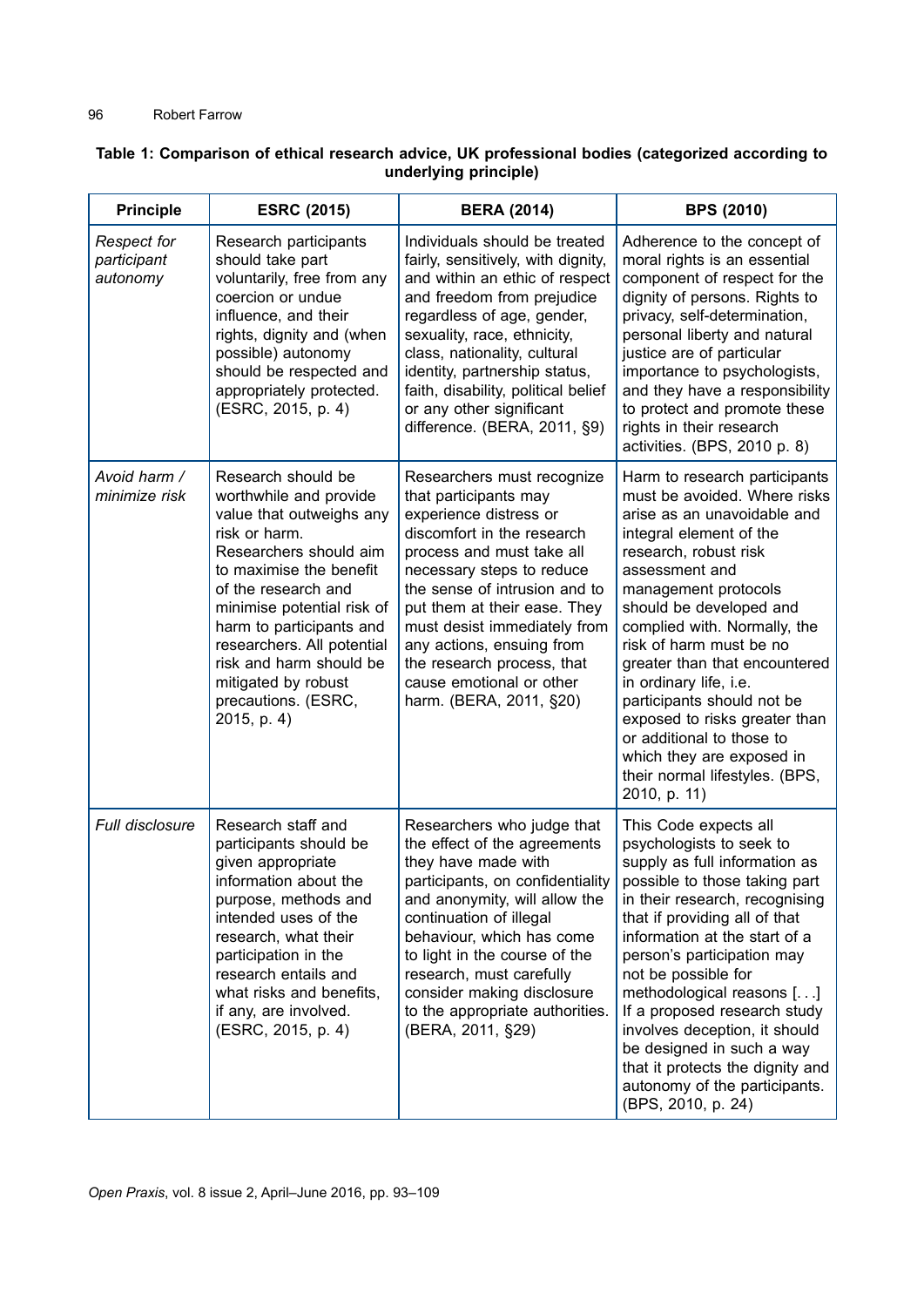| <b>Principle</b>           | <b>ESRC (2015)</b>                                                                                                                                                                                                                                                   | <b>BERA (2014)</b>                                                                                                                                                                                                                                                                                                                                                                                   | <b>BPS (2010)</b>                                                                                                                                                                                                                                                                                                                                                                                                                                                                                               |
|----------------------------|----------------------------------------------------------------------------------------------------------------------------------------------------------------------------------------------------------------------------------------------------------------------|------------------------------------------------------------------------------------------------------------------------------------------------------------------------------------------------------------------------------------------------------------------------------------------------------------------------------------------------------------------------------------------------------|-----------------------------------------------------------------------------------------------------------------------------------------------------------------------------------------------------------------------------------------------------------------------------------------------------------------------------------------------------------------------------------------------------------------------------------------------------------------------------------------------------------------|
| Privacy & Data<br>Security | Individual research<br>participant and group<br>preferences regarding<br>anonymity should be<br>respected and participant<br>requirements concerning<br>the confidential nature of<br>information and personal<br>data should be<br>respected. (ESRC, 2015,<br>p. 4) | The confidential and<br>anonymous treatment of<br>participants' data is<br>considered the norm for the<br>conduct of research.<br>[] Researchers must<br>comply with the legal<br>requirements in relation to<br>the storage and use of<br>personal data as set down<br>by the Data Protection Act<br>(1998) and any subsequent<br>similar acts. (BERA, 2011,<br>\$26)                               | All records of consent,<br>including audio-recordings,<br>should be stored in the same<br>secure conditions as<br>research data, with due<br>regard to the confidentiality<br>and anonymity protocols of<br>the research which will often<br>involve the storage of<br>personal identity data in a<br>location separate from the<br>linked data. (BPS, 2010,<br>p. 20)                                                                                                                                          |
| <b>Integrity</b>           | Research should be<br>designed, reviewed and<br>undertaken to ensure<br>recognised standards of<br>integrity are met, and<br>quality and transparency<br>are assured. (ESRC,<br>2015, p. 4)                                                                          | Subject to any limitations<br>imposed by agreements to<br>protect confidentiality and<br>anonymity, researchers must<br>make their data and methods<br>amenable to reasonable<br>external scrutiny. The<br>assessment of the quality of<br>the evidence supporting any<br>inferences is an especially<br>important feature of any<br>research and must be open<br>to scrutiny. (BERA, 2011,<br>\$46) | Research should be<br>designed, reviewed and<br>conducted in a way that<br>ensures its quality, integrity<br>and contribution to the<br>development of knowledge<br>and understanding. Research<br>that is judged within a<br>research community to be<br>poorly designed or conducted<br>wastes resources and<br>devalues the contribution of<br>the participants. At worst it<br>can lead to misleading<br>information being<br>promulgated and can have<br>the potential to cause harm.<br>(BPS, 2010, p. 9) |
| Independence               | The independence of<br>research should be clear,<br>and any conflicts of<br>interest or partiality<br>should be explicit.<br>(ESRC, 2015, p. 4)                                                                                                                      | The right of researchers<br>independently to publish the<br>findings of their research [is]<br>linked to the obligation on<br>researchers to ensure that<br>their findings are placed in<br>the public domain and within<br>reasonable reach of<br>educational practitioners and<br>policy makers, parents,<br>pupils and the wider public.<br>(BERA, 2011, §40)                                     | The ethics review process<br>should be independent of the<br>research itself [] this<br>principle highlights the need<br>to avoid conflicts of interest<br>between researchers and<br>those reviewing the ethics<br>protocol, and between<br>reviewers and organisational<br>governance structures. (BPS,<br>2010, p. 27)                                                                                                                                                                                       |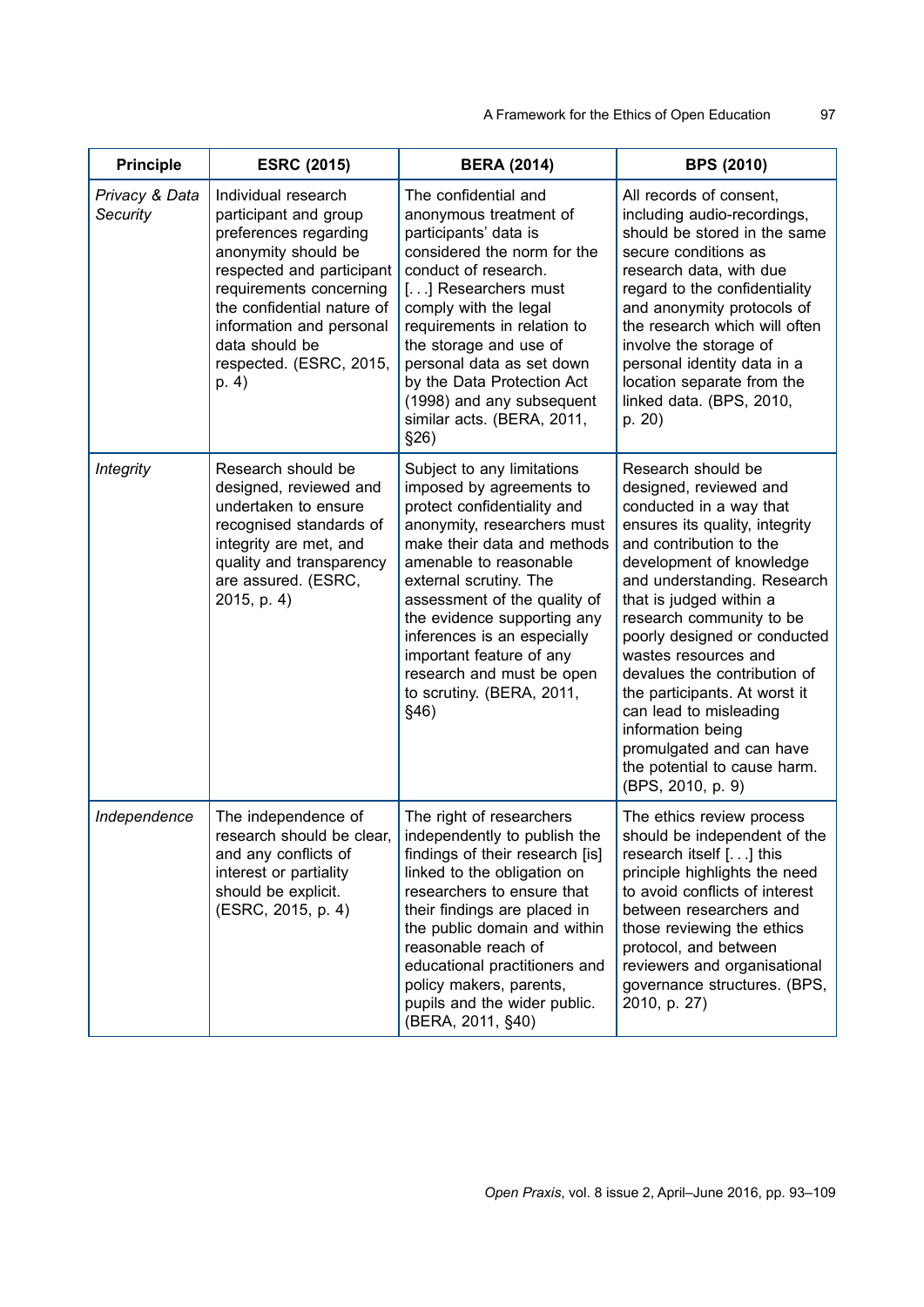| <b>Principle</b>           | <b>ESRC (2015)</b>                                                                                                                                                                                                                                                                                                                                                                                      | <b>BERA (2014)</b>                                                                                                                                                                                                                                                                                                                                                                                                                                                                                                                                                                                                                   | <b>BPS (2010)</b>                                                                                                                                                                                                                                                                                                                                                                                                                                      |
|----------------------------|---------------------------------------------------------------------------------------------------------------------------------------------------------------------------------------------------------------------------------------------------------------------------------------------------------------------------------------------------------------------------------------------------------|--------------------------------------------------------------------------------------------------------------------------------------------------------------------------------------------------------------------------------------------------------------------------------------------------------------------------------------------------------------------------------------------------------------------------------------------------------------------------------------------------------------------------------------------------------------------------------------------------------------------------------------|--------------------------------------------------------------------------------------------------------------------------------------------------------------------------------------------------------------------------------------------------------------------------------------------------------------------------------------------------------------------------------------------------------------------------------------------------------|
| <i>Informed</i><br>Consent | Informed consent entails<br>giving sufficient<br>information about the<br>research and ensuring<br>that there is no explicit or<br>implicit coercion so<br>that prospective<br>participants can make an<br>informed and free<br>decision on their possible<br>involvement [] The<br>consent forms should be<br>signed off by the<br>research participants to<br>indicate consent. (ESRC,<br>2015, p. 4) | Researchers must take the<br>steps necessary to ensure<br>that all participants in the<br>research understand the<br>process in which they are to<br>be engaged, including why<br>their participation is<br>necessary, how it will be<br>used and how and to whom<br>it will be reported. Social<br>networking and other on-line<br>activities, including their<br>video-based environments,<br>present challenges for<br>consideration of consent<br>issues and the participants<br>must be clearly informed that<br>their participation and<br>interactions are being<br>monitored and analysed for<br>research. (BERA, 2011, §11) | The consent of participants in<br>research, whatever their age<br>or competence, should<br>always be sought, by means<br>appropriate to their age and<br>competence level. For<br>children under 16 years of<br>age and for other persons<br>where capacity to consent<br>may be impaired the<br>additional consent of parents<br>or those with legal<br>responsibility for the<br>individual should normally<br>also be sought. (BPS, 2010,<br>p. 16) |

While not a full systematic review, this comparison makes clear the great deal of overlap between the underlying principles. Similar guidance is given by other bodies around the world, including the federal regulations concerning the protection of human research subjects published by the USA Department of Human and Health Services (HHS, 2009). These similarities are best understood as resulting from a shared genealogy influenced by Nuremberg and Belmont. Researchers working in the USA must typically comply with these principles, and obtain the approval of an Institutional Review Board (IRB) for research involving human subjects. The processes for institutional approval of research involving human subjects are standardised, typically involving some form of risk assessment checklist, which shows that the advice outlined above, has been considered and appropriate actions taken.

Because these principles have a shared genealogy (as outlined above) they are extremely similar at institutions throughout the world: to comply with institutional rules researchers need to have their proposal approved by an expert panel who consider the same key principles. All international signatories to the Declaration of Helsinki (World Medical Association, 2013) subscribe to a similar process for all research involving human subjects, and the Declaration acts as the basis for human research ethics worldwide.<sup>2</sup>

Since these are principles rather than specific acts of guidance, they have often been interpreted in accord with new technological advances. For instance, the Association of Internet Research (AOIR, 2012) has published ethical recommendations regarding the use of the internet in research which reflects the affordances of working with large data sets, scraping information, curating and sharing information online, and so on. But even in this recent advice there is no mention of the importance of openness as an approach.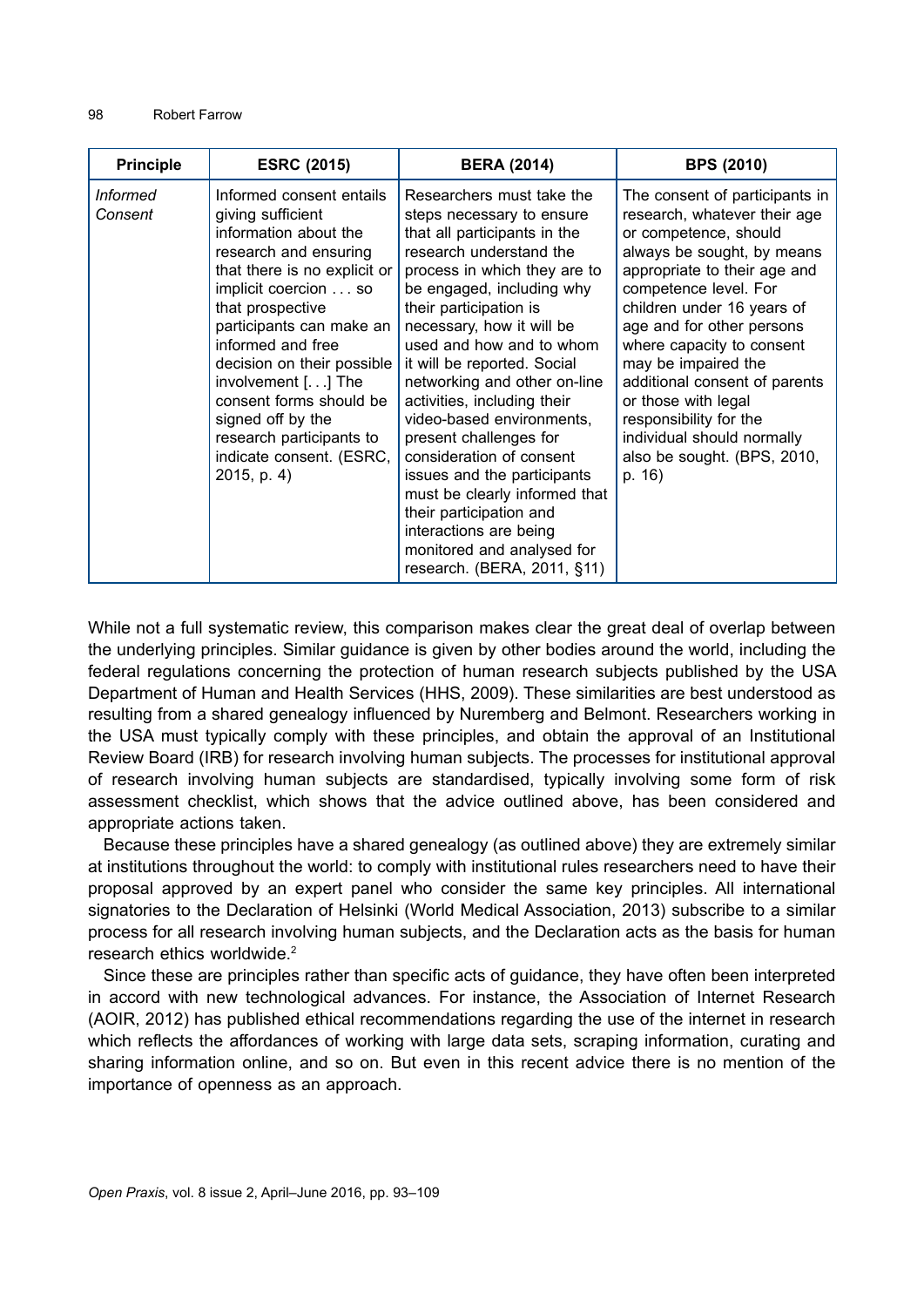### **Research Beyond the Institution**

The processes and principles described above are typically applied in institutional contexts through the mechanisms by which approval is offered to research activities such as collecting information through surveys; interviews; using data about individuals or groups; acceptable professional standards for analysis; and strategies for dissemination. However, research activities are increasingly taking place outside institutions using open, publicly available data and technologies to collect and analyze data as well as disseminate findings. Following Weller (2013), I will characterize extrainstitutional open research as 'guerrilla research'. For activities of this type, no further permissions are usually needed from research participants, as data used is already publically available and openly licensed. 'Guerrilla' researchers do not typically collect primary data. Rather, their contribution is in the application of new methods to legacy data, or combining existing data sets in novel ways. Research of this type may be characterized as agile and quick to initiate and complete with a minimal business case. Unfettered by institutional or disciplinary rules, guerrilla researchers can explore alterative funding models (such as crowdsourcing) and alternative forms of dissemination (such as through blogs, social media, infographics and data visualizations). Examples of research of this type include:

- Jordan (2014) used openly available and crowd-sourced data on MOOC enrolment and completion to perform a trends analysis using linear regression. This study showed that the average completion rate for MOOC was 10%, and that the massive enrolment seen in some early MOOC was falling as more courses became available. The data from the study was made openly available to others to corroborate results or perform alternative analyses. A blog post about the work went viral and became the *de facto* citation for MOOC completion rates (Weller, 2014, p. 14).
- In the United Kingdom, the Freedom of Information Act (2000) provides for public access to information held by public authorities on the basis that "[o]penness is fundamental to the political health of a modern state" (Cabinet Office, 1997). Open data about government can form the basis of research enquiry. In 2009, Tony Hirst—a lecturer at The Open University, UK—created a Google Map which cross referenced open data about the expenses claims of Members of Parliament (MPs) with information about the distance of their constituency to London. The map highlighted MPs who claimed disproportionately more than others in a similar location and was picked up by national newspaper *The Guardian* (Arthur, 2009) leading to further maps and explorations of data. This work had a high impact despite being quick to initiate.
- Another example is provided by Coal Run, Ohio. A mapping mash-up which cross-referenced city boundaries, water supply lines, and house occupancy by race showed that almost all the white households in Coal Run had water service while all but a few black homes did not. On the basis of this study residents successfully sued Zanesville and Muskingham County for \$11 million in 2008 (Burtman, 2009).
- In 2013, social network Facebook carried out a study into 'emotional contagion'. To find out whether the psychological states of its users can be manipulated showed 689,003 users either only 'positive' or 'negative' status updates to ascertain whether this would affect their mood. The researchers found experimental evidence that emotional contagion occurs without direct interaction between people and without cues (Kramer, Guillory & Hancock, 2014). The experiment remains controversial because no consent was sought from the unwitting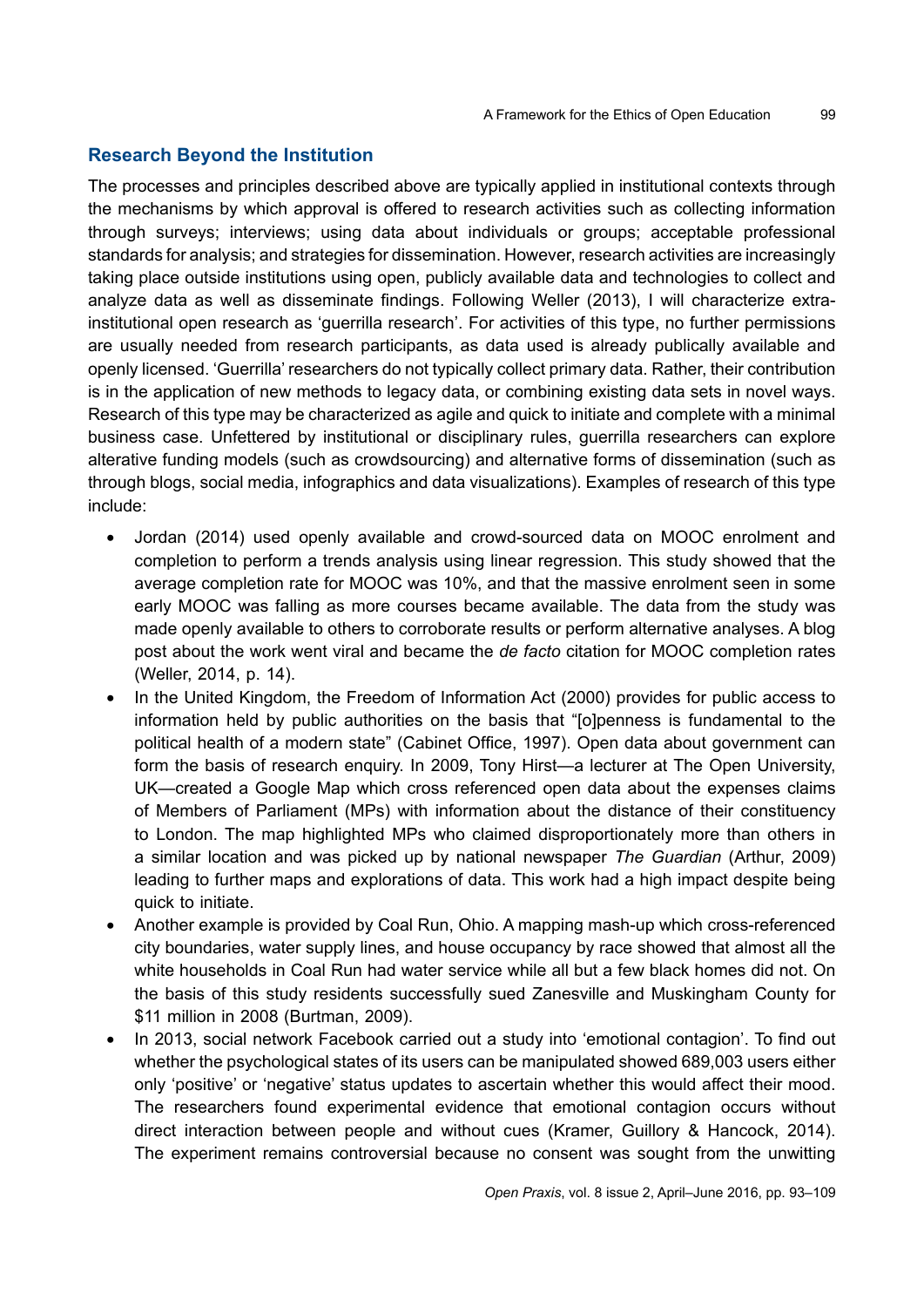participants: it was argued that anyone who holds a Facebook account signs up to the terms and conditions of using Facebook and thus has given implied consent. This threshold would be unlikely to be high enough for most institutional review boards—especially given (i) the intention to cause psychological stress, and (ii) the impossibility of a small research team knowing what impact the study would have on such a large sample. Indeed, though the study involved researchers from Cornell University their IRB covered only the analysis of data and not its collection. Furthermore, because the work was for a private company it was believed that different ethical expectations apply: "[b]ecause this experiment was conducted by Facebook, Inc. for internal purposes, the Cornell University IRB determined that the project did not fall under Cornell's Human Research Protection Program" (Verma, 2014).

While the dependence of such activities on open tools and technologies might be thought of as the emergence of a distinctive new discipline, the distinction between institutional and 'guerrilla' research should be thought of as a spectrum rather than a binary. Many institutional researchers work with open data sets, for example. But the correct balance between traditional and 'guerrilla' research activities has not been established, and these activities are often not recognized as valid by institutions. It should also be noted that openness extends research opportunities beyond the academy to people who may not have had a formal training in research ethics.

What these examples show is that quite powerful insights can be generated by making different or creative use of available data; but also that the insights they provide can be charged with ethical significance. Given that 'guerrilla research' can uncover socially important information, a case could be made that research of this type should be supported through, for instance, facilitating data mining and widely teaching the skills needed to curate, clean and analyze information. However, the examples given are rather selective and there remain several issues around this kind of research. Whether conducted in public or private institutions, unconventional research activities (and their outputs) are often not institutionally recognized. This can lead to a lack of institutional guidance or an unwillingness to endorse such activities, and a subsequent reluctance for faculty to engage with them. Furthermore, it can be unclear who owns the intellectual produced in 'guerrilla research' and this can also pose a barrier (though open licensing could potentially help by clarifying permissions).

While openly licensed data can be legally used according to the license provided, it should not be assumed that everything that can be done with the data is also ethically justified. When using data beyond its original study consent might not qualify as 'informed' and it becomes especially important to explain open licensing and open dissemination to ensure that consent is informed. Another risk with the use of third party datasets is the lack of connection between the researcher and the original context that produced the data and the risk of misinterpretation or misunderstanding of context. Longo & Drazen (2016, p. 276) express concern that "people who had nothing to do with the design and execution of the study but use another group's data for their own ends" could be seen as "research parasites" who try to subvert or appropriate the activities of others. This could potentially act as a barrier to openly sharing, or encourage researchers not to release data unless they believe it has no more potential value.

These examples demonstrate that clearer guidance is needed for educators and researchers working within open education. Yet, by the very nature of openness, it is extremely difficult to prescribe appropriate actions because of the diverse contexts of open educational practices. What is required, then, is a framework which can accommodate diverse elements, identify ethical elements and present them in a way that aids understanding, reflection, and practical decision-making. The proposed framework proceeds by delineating three key areas from moral philosophy.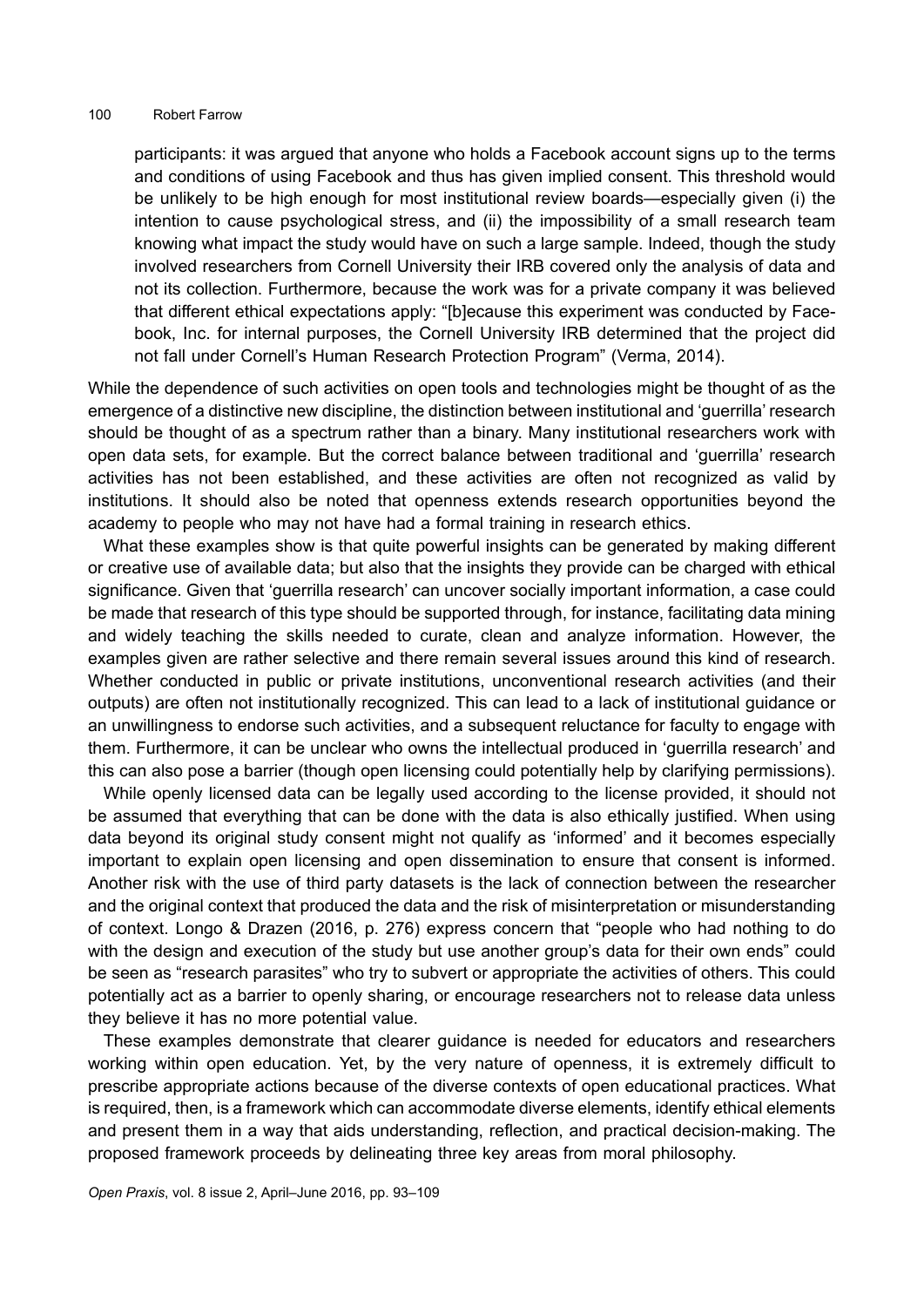### **A Framework for the Ethics of Open Education**

Ethics is the attempt to arrive at understandings of human behavior and values that are both systematic and action-guiding. Moral philosophers typically distinguish the study of different elements of ethics into three subdomains: *normative ethics; applied ethics;* and *meta-ethics.* 'Normative ethics' is concerned with actions and their moral value, and is prescriptive in the sense that it attempts to establish how people should behave, which rules they should follow, and which beliefs and values one should have. Normative ethics attempts to guide actions according to some standard, rule or principle. Note that this is not guided by empirical norms, or social mores: 'normative' here does not refer to 'the norm' in terms of what is held socially acceptable but rather to some standard of correctness that can be used to judge the rightness of an action. Another way to put this is to say that, unlike an ethnographic description, normative ethics is concerned with what *should be* the case rather than what *is*. Three main normative theories—deontological, consequentialist and virtue—are further discussed below.

'Applied ethics' is used to denote those studies that attempt the practical application of a normative theory, i.e. how can we apply the moral principles that have been identified consistently and concretely. Because applied ethics is concerned with real world problems a great deal of specificity is typical of the enquiries. Research ethics, professional ethics, business ethics, environmental ethics, the ethics of biotechnology and medical ethics, among others, fall under this category. It may be feasible that open education develops a professional code of ethics. However, as shown in the preceding discussion of 'guerrilla' research and the contextual qualities of openness, there are reasons not to expect this in the short-term as the contexts of open practices are so diverse and unpredictable.

The third area of moral philosophy is *meta-ethics.* Whereas the first two were concerned with the rightness (or wrongness) of specific actions, meta-ethics is concerned instead with the meaning, use and significance of moral language like 'good', 'bad', 'right', 'wrong' and so forth. Meta-ethical questions are more wide-ranging than they might first seem, and meta-ethics overlaps with a number of different aspects of philosophy, including epistemology and metaphysics. In addition, meta-ethics include wider theoretical questions like whether moral judgements should be considered subjective or objective, or whether ethical judgements result from ultimately selfish or altruistic motives. It is important to note that meta-ethical theories do not attempt to guide actions; they are not normative. Rather, they are attempts to reconstruct and make sense of our experience of morality and moral intuition by analysing our moral experiences.

The framework is oriented towards normative ethics in order to focus on bringing out normative conclusions in relation to open education research.

- *Deontological* theories emphasize moral obligation and the rule-based nature of morality. Religious ethics are typically deontological, for example, with clear rules about acceptable and unacceptable behavior. There are also many important non-religious deontological theories which endorse respect for individuals and their rational autonomy. In open research this is most closely identified with the need to respect participants, learners, and colleagues. Informed consent is related to respect for persons.
- *Consequentialist* theories (notably, Utilitarianism) understand morality as a matter of bringing about the right consequences; to do what is objectively 'right' in terms of the wider context rather than what is necessarily best for oneself. There are differing theories within consequentialism about which outcomes should be thought desirable. Avoiding harm and minimizing risk is a clear example of a consequentialist consideration, but acting to bring about good consequences—such as through learning and dissemination—is equally important.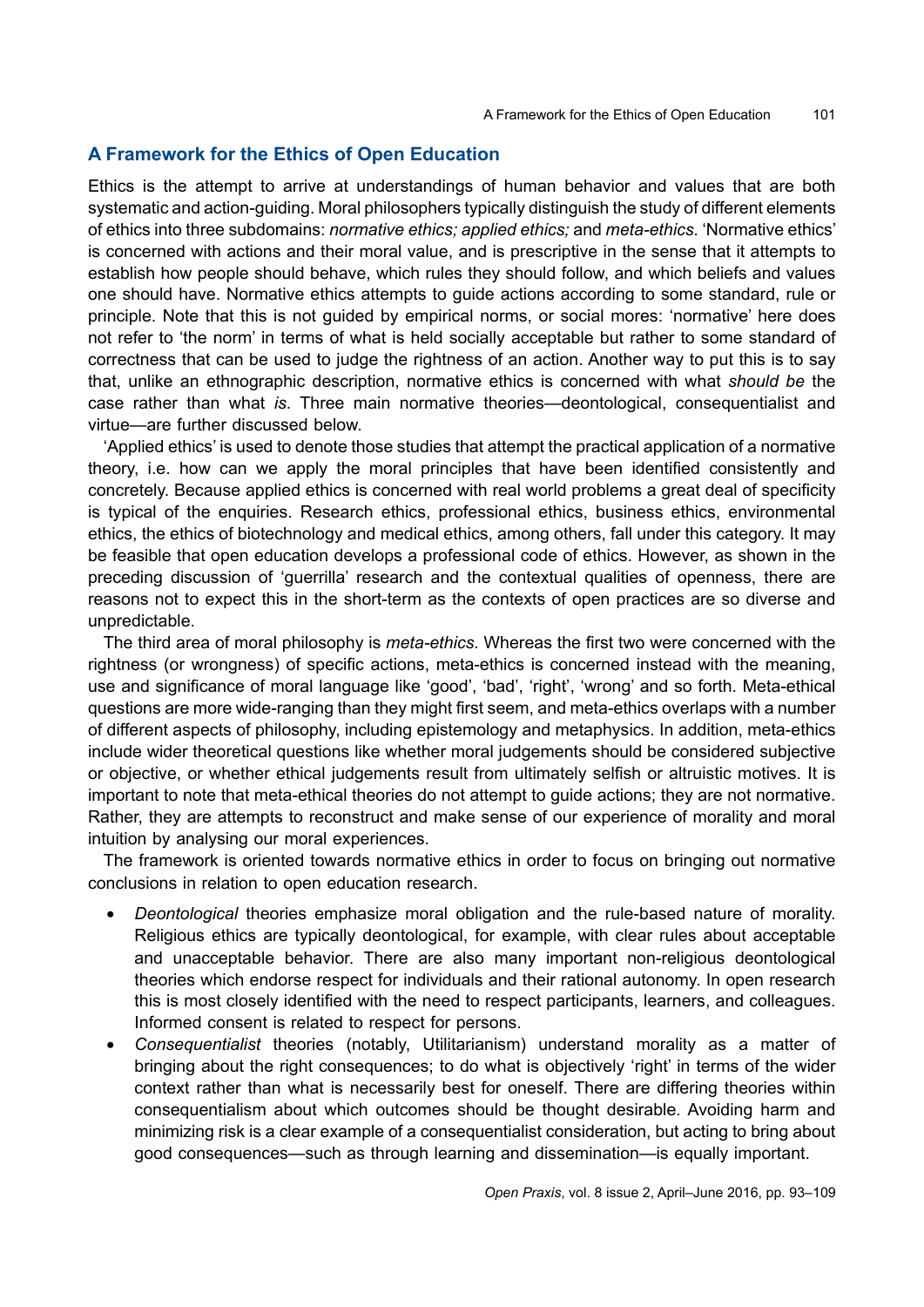- 102 Robert Farrow
	- *Virtue* theories (derived from Plato and Aristotle) emphasize the importance of virtue, character and experience in acting ethically and in accordance with one's nature. Virtue theorists hold that good judgment and excellence in ethics is a matter of practical wisdom (*phronêsis*). Integrity and independence can be understood as virtues in this sense. 'Openness' itself could also be understood as a virtue (minimally in the sense of 'full disclosure' but perhaps as a wider 'ethic of open').

These theories are compared in Table 2.

| <b>Normative</b><br><b>Theory</b> | <b>Definition</b><br>of 'good'                         | <b>Focus</b>                                                                                    | <b>Strengths</b>                                                                                                                                                                                                                                                                                                                                                 | Weaknesses                                                                                                                                                                                                                                                              |
|-----------------------------------|--------------------------------------------------------|-------------------------------------------------------------------------------------------------|------------------------------------------------------------------------------------------------------------------------------------------------------------------------------------------------------------------------------------------------------------------------------------------------------------------------------------------------------------------|-------------------------------------------------------------------------------------------------------------------------------------------------------------------------------------------------------------------------------------------------------------------------|
| Deontological                     | Fulfillment or<br>discharge of<br>moral<br>obligations | Responsibility,<br>intention & duty                                                             | • Avoids overly<br>demanding aspects of<br>consequentialism<br>Accounting for cross-<br>cultural moral intuitions<br>• Reflects our moral<br>intuitions and captures<br>the sense in which<br>morality 'binds' us like a<br>law<br>Clear moral boundaries<br>$\bullet$                                                                                           | • Possible conflicts<br>between different<br>duties and rights<br>Outcome 'blindness'<br>Inflexibility: rules do<br>not change according<br>to context                                                                                                                  |
| Consequentialist                  | Acting to<br>promote<br>best<br>outcomes               | Consequences<br>and outcomes                                                                    | Captures 'objective'<br>sense of morality<br>• Can incorporate<br>multiple perspectives<br>• A practical approach to<br>ethical problems                                                                                                                                                                                                                         | Endorsement of<br>$\bullet$<br>counter-intuitive or<br>objectionable<br>outcomes<br>Issues surrounding<br>$\bullet$<br>metrics<br>• No necessary link<br>with intention behind<br>actions (which seem<br>in themselves to be<br>significant)                            |
| <b>Virtue Ethics</b>              | Flourishing<br>(eudemonia)                             | Individual<br>character and<br>'well-being'<br>Developing<br>practical<br>wisdom<br>(phronêsis) | No complex procedure<br>$\bullet$<br>of decision-making. It<br>trusts that a 'virtuous'<br>person will make good<br>moral choices.<br>Recognises morality as<br>an holistic,<br>developmental process<br>Emphasis on enjoying<br>life and it being good to<br>live virtuously<br>• Considers life<br>experiences as a whole<br>Linked to personal<br>development | Disagreement:<br>$\bullet$<br>'virtuous' people may<br>not agree on the right<br>thing to do<br>• Problems with<br>proposed link<br>between virtue and<br>flourishing<br>Struggles to<br>accommodate value<br>plurality<br>• Promotes self-<br>centredness or<br>egoism |

**Table 2: Summary of main normative ethical theories**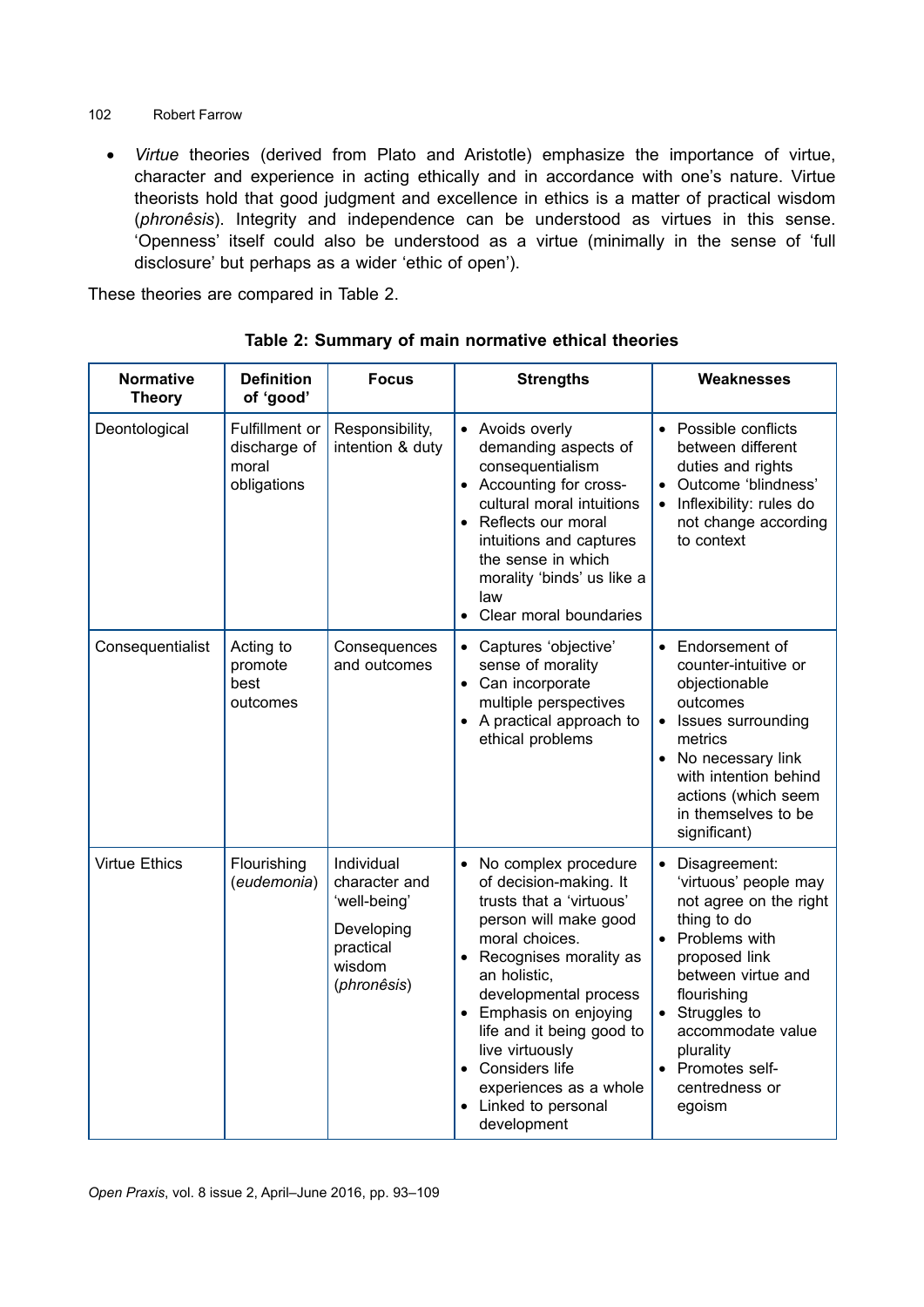This paper proposes that these three theories can act as a useful anchor for thinking through ethical issues 'in the open'; that is, contexts where openness is emphasized and/or without institutional support. For the purposes of this framework we will focus on the three positions, here described in everyday language.

|                                  | Duties &<br><b>Responsibilities</b><br>(deontological) | <b>Outcomes</b><br>(consequentialist) | <b>Personal</b><br><b>Development</b><br>(virtue) |
|----------------------------------|--------------------------------------------------------|---------------------------------------|---------------------------------------------------|
| Respect for participant autonomy |                                                        |                                       |                                                   |
| Avoid harm / minimize risk       |                                                        |                                       |                                                   |
| <b>Full disclosure</b>           |                                                        |                                       |                                                   |
| Privacy & data security          |                                                        |                                       |                                                   |
| <b>Integrity</b>                 |                                                        |                                       |                                                   |
| Independence                     |                                                        |                                       |                                                   |
| <b>Informed Consent</b>          |                                                        |                                       |                                                   |

**Table 3: Uncompleted Framework** 

### **Applying the Framework: OER Research Hub**

By way of illustration, the framework (table 3) will be examined through consideration of ethical issues in the OER Research Hub project. OER Research Hub (2015) was a research project funded by The William and Flora Hewlett Foundation to provide and aggregate leading research into the impact of open educational resources across higher education, further education, schooling and informal learning. In OER Research Hub a broad view of potential impact was taken so as avoid prescription about the possible direct or indirect results of OER implementation. The project methodology involved a collaboration program with high profile OER projects provided opportunities to reach out to a targeted international OER community engaged in establishing new OER practice and dissemination activities. In order to provide a universal structure for researching diverse contexts of OER application a series of eleven hypotheses about OER were addressed across the project. Evidence was then gathered for and against the hypotheses throughout the research. Headline findings from the project are summarized in the evidence report (de los Arcos *et al.*, 2014) and the data report (de los Arcos *et al*., 2015). Each hypothesis reflected claims commonly made about the impact of OER. Supplementary to the evidence acquired from these targeted collaborations the project also curated secondary evidence from research literature. The data was used to generate a number of visualizations, and to map evidence (OER Impact Map, 2014) as well as writing more traditional quantitative and qualitative scientific papers.

There are several reasons why this project is interesting from the perspective of ethics and openness. OER Research Hub was committed to exploring openness in practice and endeavored to be as open as possible. The goal of the project was to research open education through open methods while also determining what kind of methods might be considered 'open'. There are several aspects of this project that are important from the perspective of an open ethics:

• Although most of the research was conducted in the USA, the project worked with more than 7,000 research participants over 150 countries. This required sensitivity to a wide range of cultural norms and expectations;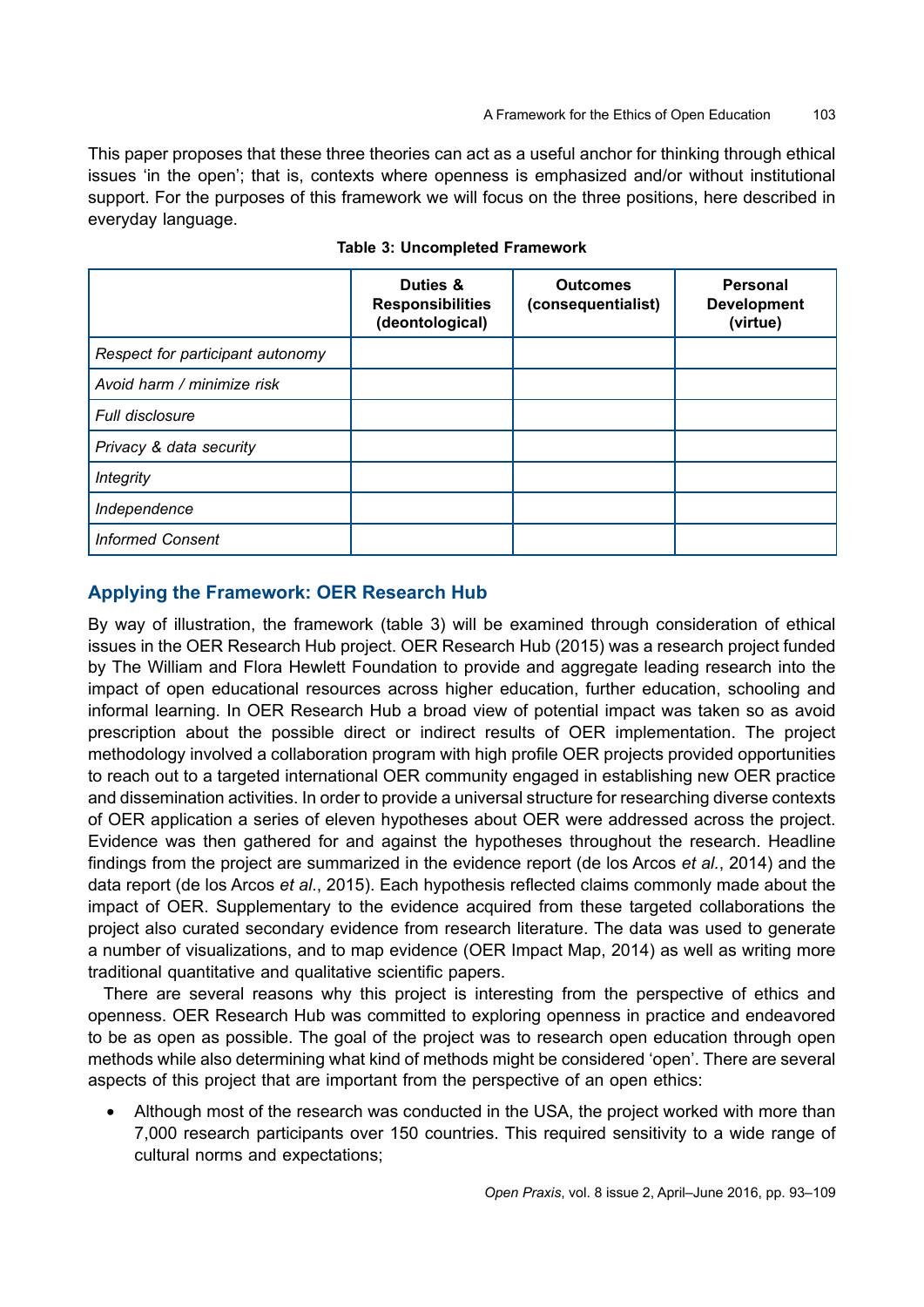- As a university research project involving human subjects, OER Research Hub was subject to the regulations of The Open University, UK. This necessitated ethical considerations in line with traditional expectations: compliance with UK Data Protection Act (1998) as well as relevant codes in other countries, such as and the USA's Protection of Human Subjects (HHS, 2009). In addition, all data collection activities complied with The Open University's 'Ethics Principles for Research Involving Human Participants' and 'Code of Practice';
- Risk assessments were carried out for the project as a whole and for individual collaborations where appropriate;
- An open, collaborative research methodology (where questions were sometimes reworded or reordered according to the research needs of collaborators) meant that the epistemological integrity of the research could be called into question;
- Use of third-party data respected the original consent given at the time;
- Because of the 'open' approach to data collection special care must be taken with respect to statistical claims made on the basis of the data set;
- While OER Research Hub was a project at a higher education institution, its outputs (instruments, data, etc.) could be used in a 'guerrilla' context and this was considered throughout their construction and dissemination;
- Sharing results through the project website, blog and social media accounts helped to raise the profile of the work but meant that less polished work was presented to the world;
- Open release of research data, open access publication and digital scholarship were nonetheless key elements of an open dissemination strategy;
- The (redacted) research dataset was made openly available and with commentary (Farrow *et al.*, 2015);
- The experiences of the research team informed the production of a free open course with Peer 2 Peer University (Pitt *et al*., 2014) on the relevance of openness for research.

Table 4 shows the (retrospectively) completed framework, summarizing some of the ethical concerns and considerations from the project. Each element of the grid identifies ethical aspects of the project that were affected by openness.

|                                        | <b>Duties &amp; Responsibilities</b>                                                                                                                                     | <b>Outcomes</b>                                                                                                                                                                             | <b>Personal Development</b>                                                                                                                                                                                                                            |
|----------------------------------------|--------------------------------------------------------------------------------------------------------------------------------------------------------------------------|---------------------------------------------------------------------------------------------------------------------------------------------------------------------------------------------|--------------------------------------------------------------------------------------------------------------------------------------------------------------------------------------------------------------------------------------------------------|
| Respect for<br>participant<br>autonomy | Unforced and<br>un-incentivized participation;<br>no compulsory questions;<br>translation of survey into<br>local languages for field<br>work                            | Some gaps in data due to<br>unanswered questions                                                                                                                                            | Encouraged reflection on<br>how to encourage<br>participation through<br>effective research design                                                                                                                                                     |
| Avoid harm /<br>minimize risk          | Follow all relevant<br>institutional review board<br>requirements, especially<br>important in unfamiliar<br>national contexts with<br>different cultural<br>expectations | All names, contact details<br>and identifiable information<br>removed from open data<br>Collaboration model meant<br>dozens of separate IRB<br>applications; often<br>extremely impractical | The research team<br>developed a stronger sense<br>of how open sharing could<br>introduce new and<br>unforeseen possibilities for<br>harm and acted accordingly<br>Open research involving<br>institutions should allow<br>extra time for review board |

**Table 4: Completed framework for OER Research Hub project**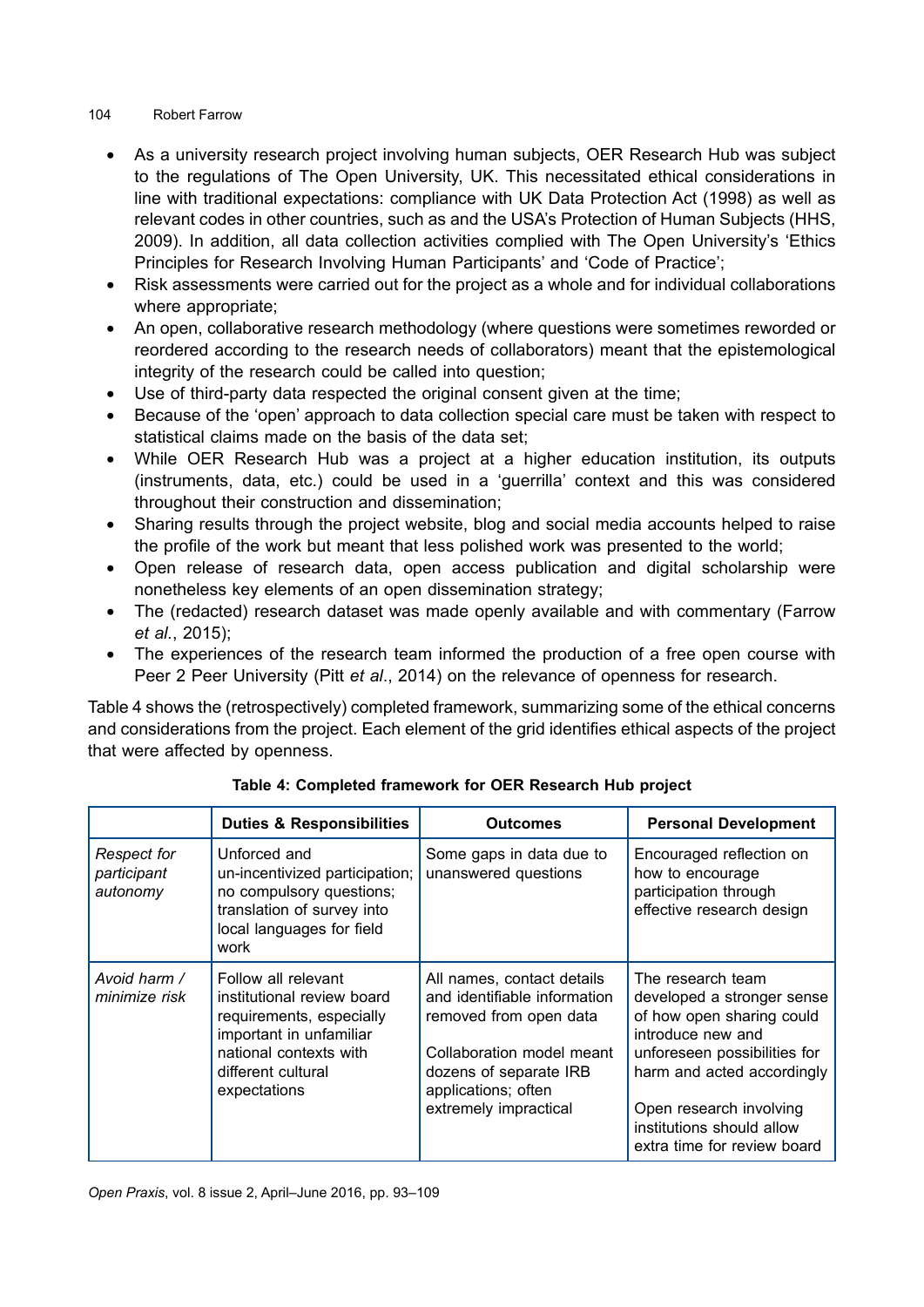|                            | <b>Duties &amp; Responsibilities</b>                                                                                                                                                                                                                                                     | <b>Outcomes</b>                                                                                                                                                                                                                                                                                                                          | <b>Personal Development</b>                                                                                                                                                                                                                               |
|----------------------------|------------------------------------------------------------------------------------------------------------------------------------------------------------------------------------------------------------------------------------------------------------------------------------------|------------------------------------------------------------------------------------------------------------------------------------------------------------------------------------------------------------------------------------------------------------------------------------------------------------------------------------------|-----------------------------------------------------------------------------------------------------------------------------------------------------------------------------------------------------------------------------------------------------------|
| <b>Full disclosure</b>     | Explained nature of open<br>licensed dissemination to<br>participants and give<br>participants (e.g.<br>interviewees) option to add<br>criteria to their recordings<br>being released in open                                                                                            | Completed institutional<br>ethical reviews for all<br>collaboration partners and<br>individual institutions<br>Some concerns over<br>whether participants would<br>be as forthcoming if they<br>thought their responses<br>might not be anonymous                                                                                        | Raising openness with<br>participants helped clarify<br>expectations for future work<br>Developing an 'ethic of<br>open' as expected practice                                                                                                             |
| Privacy & Data<br>Security | Data was collected and<br>stored securely according<br>to relevant institutional<br>policies<br>Research instruments were<br>designed to only collect<br>personal information<br>relevant to hypotheses (e.g.<br>gender, disability were<br>included but sexual<br>orientation was not). | Some countries, states and<br>provinces exhibit<br>differences in legal<br>expectations around cloud<br>storage of data. It was<br>important to comply with<br>the local expectations<br>Open dissemination<br>strategy required redacting<br>survey data sets of<br>information, which arguably<br>diminishes their value for<br>re-use | Practical experience of<br>conducting research in<br>different contexts makes it<br>easier to prepare<br>subsequent interventions<br>Participants may become<br>more used to sharing data<br>openly                                                       |
| <b>Integrity</b>           | As instruments and data<br>were released openly it was<br>important to ensure that the<br>work could be followed and<br>reproduced                                                                                                                                                       | OER Hub is producing a<br>'researcher pack' which will<br>encourage intended re-use<br>of instruments. An annual<br>survey will provide a set of<br>comparative data points for<br>those re-using questions,<br>etc.<br>High quality research into<br>OER impact is needed by<br>developing OER movement<br>for planning and advocacy    | Researchers were required<br>to engage closely with<br>validity of the research<br>Improved sense of<br>awareness of the<br>challenges of using open<br>and mixed methodologies                                                                           |
| Independence               | Research team had a duty<br>both to be independent and<br>to act responsively to<br>actually existing research<br>needs of diverse<br>organisations                                                                                                                                      | Collaborative research<br>model involved some<br>compromises over research<br>methodology but in return<br>large data sets were<br>acquired<br>Occasionally a fine line<br>between research<br>objectivity and advocacy                                                                                                                  | Use of the framework<br>encourages authentic<br>reflection and ownership<br>rather than 'box-ticking' risk<br>assessment<br>Importance of projecting a<br>clear and independent<br>research identity; this was<br>partly achieved through<br>social media |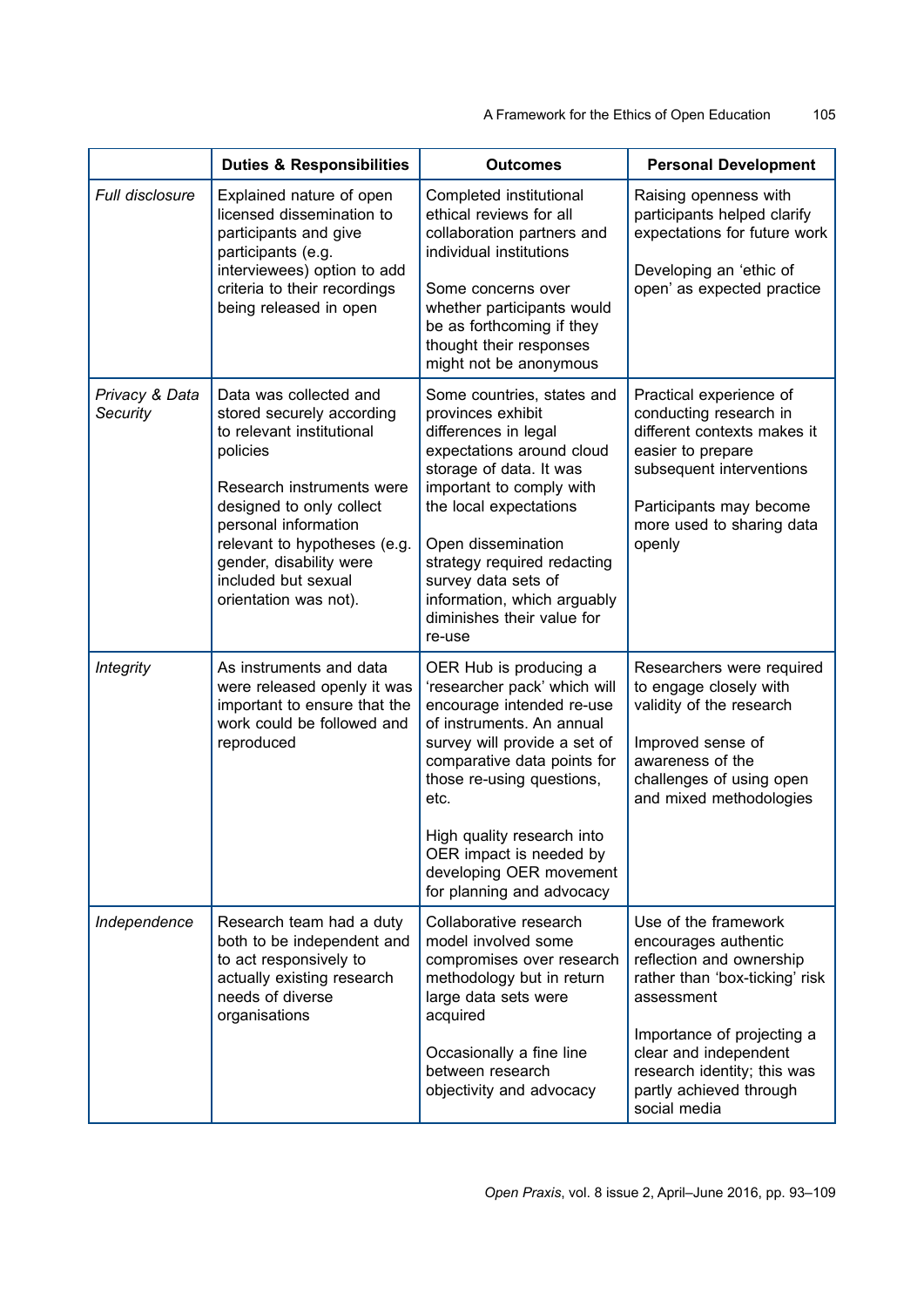|                            | <b>Duties &amp; Responsibilities</b>                                                                                                                | <b>Outcomes</b>                                                                                            | <b>Personal Development</b>                                                                                                                                    |
|----------------------------|-----------------------------------------------------------------------------------------------------------------------------------------------------|------------------------------------------------------------------------------------------------------------|----------------------------------------------------------------------------------------------------------------------------------------------------------------|
| <b>Informed</b><br>Consent | A duty to ensure that all<br>participants understood the<br>intention to openly<br>disseminate results and<br>redacted data; custom<br>consent form | Information collected from<br>more than 7,000<br>participants has been<br>disseminated without<br>incident | Encouraged deeper<br>reflection on meaning of<br>'informed consent' in an<br>open world where data can<br>be repurposed indefinitely<br>and in unforeseen ways |

### **Conclusion**

It should be noted that the proposed framework cannot replace existing processes of institutional approval for research work, and should be thought of as complementary. 'Guerrilla' researchers working outside institutions with open data must effectively act as their own review board by behaving in a manner that is consistent with institutional excellence. The framework facilitates this by (i) encouraging reflection on areas of potential moral significance; (ii) encouraging the same ethical standards as one would expect to find adhered to in institutional settings, while (iii) noting that even institutional guidance may not reflect what is now possible with open technologies. The framework does not endorse any particular moral philosophy or vision of open education, focusing on the explanatory rather than the normative force of any particular viewpoint (though of course using of the tool could lead to substantive normative conclusions).

It is not presently possible to prescribe all contexts where openness might make an ethical difference and, in any case, it is important for practitioners to continue to reflect on issues themselves and practice their own autonomy and *phronêsis* as researchers and educators. This contribution has shown that the principles underlying traditional research ethics can be applied in open contexts but special consideration must be given to the consequences of open dissemination practices. A tool for those working as open researchers or those researching open education has been proposed and evaluated through the example of OER Research Hub. The framework is designed to facilitate identification of ethically significant features of a particular context and aid reflection on how different ethical consideration might be in tension with one another. Further guidance on ethics in open education can be found in the OER Research Hub Ethics Manual (Farrow, 2013) and in the P2Pu course 'Open Research' which was written by members of the OER Research Hub team (Pitt *et al*., 2014). Free online training in research ethics is also available from the National Institutes of Health (2014).

### **Acknowledgement**

This paper was presented at the 2016 Open Education Consortium Global Conference, held in Kraków (Poland) in April 12th–14th 2016 [\(http://conference.oeconsortium.org/2016/\)](http://conference.oeconsortium.org/2016/), with whom *Open Praxis* established a partnership. After a pre-selection by the Conference Programme Committee, the paper underwent the usual peer-review process in *Open Praxis*.

The author worked as a researcher on OER Research Hub, which was funded by The William and Flora Hewlett Foundation. This paper reflects the views of the author only.

### **Notes**

<sup>1</sup> Though ubiquitous, the principles advocated in Belmont have been criticized by some (e.g. Shore, 2006) for treating participants alike and failing to recognize important differences between subjects such as gender, ethnicity, culture, or geography.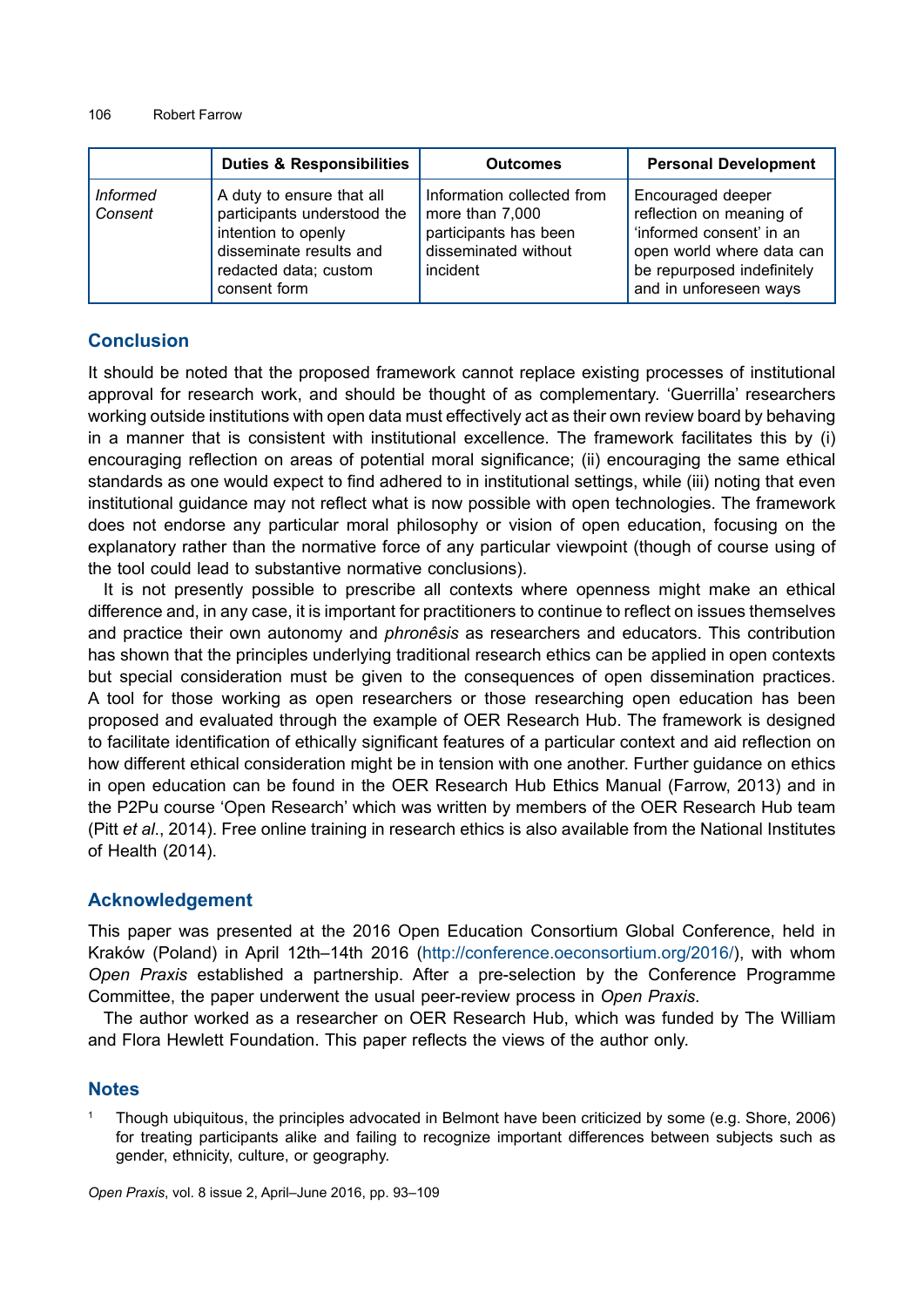<sup>2</sup> Although the principles subscribed to in each country are the same, some studies have found they are not always applied consistently. For instance, Hearnshaw (2004) finds that many countries eschew the review board for un-contentious experiments while the UK "has an arduous process for gaining ethical approval for a non-invasive intervention study" (*Ibid.*)

### **References**

- AOIR (2012). *Ethical Decision-Making and Internet Research Recommendations from the AoIR Ethics Working Committee* (Version 2.0). Retrieved from <http://aoir.org/reports/ethics2.pdf>
- Arthur, C. (2009, April 3). MPs' expenses, by amount, on a map: does distance matter? *The Guardian*. Retrieved from [http://www.theguardian.com/news/datablog/2009/apr/03/mps-expenses-house](http://www.theguardian.com/news/datablog/2009/apr/03/mps-expenses-houseofcommons) [ofcommons](http://www.theguardian.com/news/datablog/2009/apr/03/mps-expenses-houseofcommons)
- Belmont Report (1979). *The Belmont Report: Ethical principles and guidelines for the protection of human subjects of research*. Retrieved from [http://www.hhs.gov/ohrp/humansubjects/guidance/](http://www.hhs.gov/ohrp/humansubjects/guidance/belmont.html) [belmont.html](http://www.hhs.gov/ohrp/humansubjects/guidance/belmont.html)
- BERA (2014). *Ethical guidelines for educational research*. Retrieved from [http://www.bera.ac.uk/](http://www.bera.ac.uk/researchers-resources/resources-for-researchers) [researchers-resources/resources-for-researchers](http://www.bera.ac.uk/researchers-resources/resources-for-researchers)
- BPS (2010). *Code of Human Research Ethics*. The British Psychological Society. Retrieved from [http://www.bps.org.uk/sites/default/files/documents/code\\_of\\_human\\_research\\_ethics.pdf](http://www.bps.org.uk/sites/default/files/documents/code_of_human_research_ethics.pdf)
- Burtman, B. (2009, December 28). The Revolution Will Be Mapped. *Pacific Standard*. Retrieved from <http://www.psmag.com/books-and-culture/the-revolution-will-be-mapped-7130>
- Cabinet Office (1997). *Your Right to Know: the Government's Proposals for a Freedom of Information*  Act (Command Paper). London: The Stationery Office. Retrieved from [https://www.gov.uk/](https://www.gov.uk/government/publications/your-right-to-know-the-governments-proposals-for-a-freedom-of-information-act) [government/publications/your-right-to-know-the-governments-proposals-for-a-freedom-of](https://www.gov.uk/government/publications/your-right-to-know-the-governments-proposals-for-a-freedom-of-information-act)[information-act](https://www.gov.uk/government/publications/your-right-to-know-the-governments-proposals-for-a-freedom-of-information-act)
- Caswell, T., Henson, S., Jensen, M., & Wiley, D. (2008). Open Content and Open Educational Resources: Enabling universal education. *The International Review Of Research In Open And Distributed Learning, 9*(1). Retrieved from [http://www.irrodl.org/index.php/irrodl/article/](http://www.irrodl.org/index.php/irrodl/article/view/469/1001) [view/469/1001](http://www.irrodl.org/index.php/irrodl/article/view/469/1001)
- CDC (2013). *U.S. Public Health Service Syphilis Study at Tuskegee*. Center for Disease Control. And Prevention. Retrieved from <http://www.cdc.gov/tuskegee/>
- Data Protection Act (1998). London: The Stationery Office. Retrieved from [http://www.legislation.](http://www.legislation.gov.uk/ukpga/1998/29/contents) [gov.uk/ukpga/1998/29/contents](http://www.legislation.gov.uk/ukpga/1998/29/contents)
- de los Arcos, B., Farrow, R., Perryman, L.-A., Pitt, R. & Weller, M. (2014). *OER Evidence Report 2013*–*2014*. OER Research Hub. Retrieved from <http://oerhub.net/reports>
- de los Arcos, B., Farrow, R., Perryman, L.-A., Pitt, R. & Weller, M. (2015). *OER Data Report 2013*–*2015*. OER Research Hub. Retrieved from <http://oerhub.net/reports>
- Emmanuel, E. J. (2013). Online Education: MOOCs Taken by Educated Few. *Nature 503*, 342. <http://dx.doi.org/10.1038/503342a>
- ESRC (2015). *ESRC Framework for Research Ethics*. Economics and Social Research Council. Retrieved from [http://www.esrc.ac.uk/files/funding/guidance-for-applicants/esrc-framework-for](http://www.esrc.ac.uk/files/funding/guidance-for-applicants/esrc-framework-for-research-ethics-2015/)[research-ethics-2015/](http://www.esrc.ac.uk/files/funding/guidance-for-applicants/esrc-framework-for-research-ethics-2015/)
- Farrow, R. (2013). *OER Research Hub Ethics Manual*. Retrieved from <http://oerhub.net/reports>
- Farrow, R., Pitt, R., de los Arcos, B., Perryman, L.-A., Weller, M. & McAndrew, P. (2015). Impact of OER use on teaching and learning: Data from OER Research Hub (2013–2014). *British Journal of Educational Technology*, *46*(5), 972–976. <http://dx.doi.org/10.1111/bjet.12310>
- Floridi, L. (2011). *The Philosophy of Information.* Oxford University Press.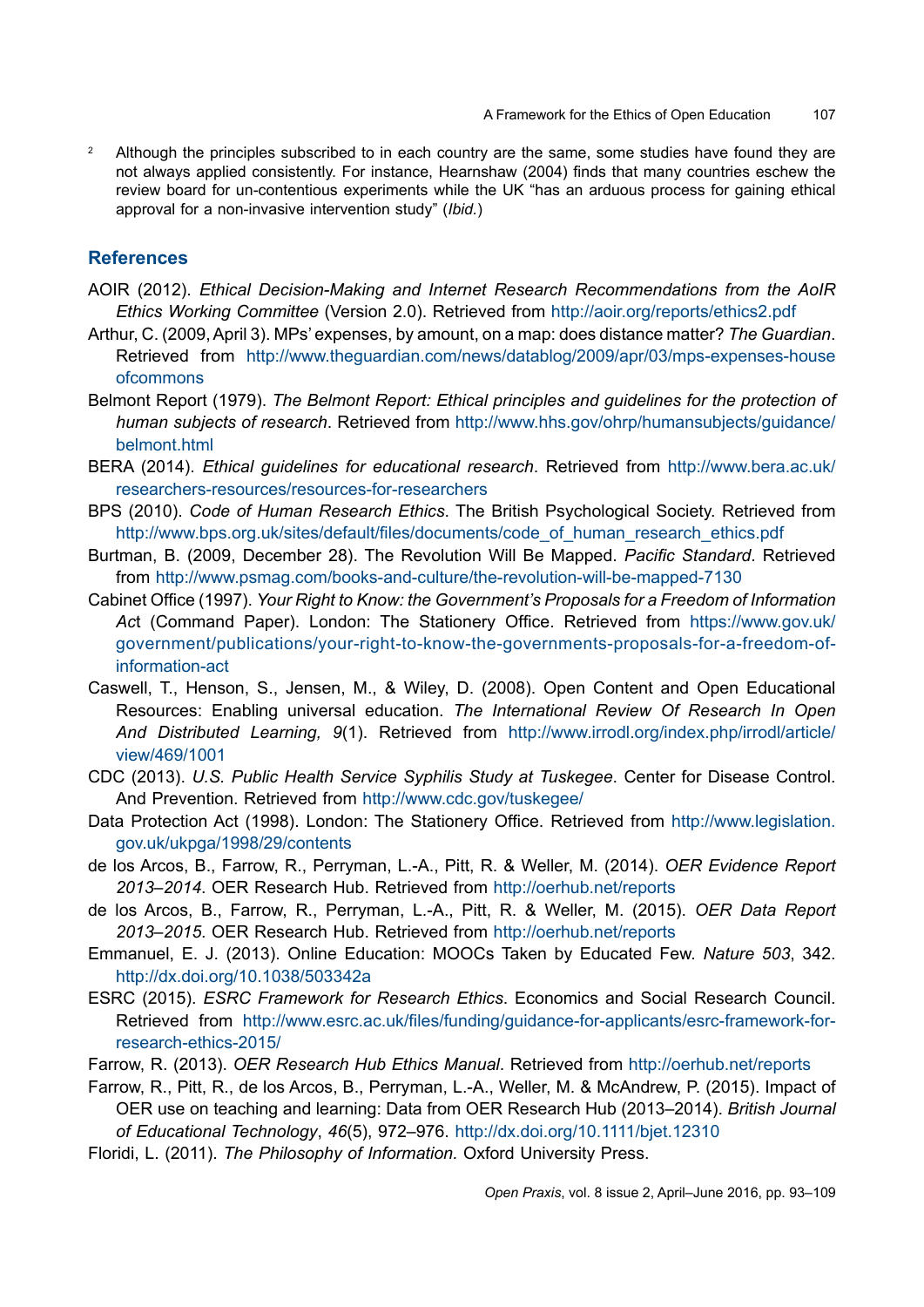- Freedom of Information Act (2000). London: The Stationery Office. Retrieved from [http://www.](http://www.legislation.gov.uk/ukpga/2000/36/contents) [legislation.gov.uk/ukpga/2000/36/contents](http://www.legislation.gov.uk/ukpga/2000/36/contents)
- Hearnshaw, H. (2004). Comparison of requirements of research ethics committees in 11 European countries for a non-invasive interventional study. *British Medical Journal 328*,140. [http://dx.doi.](http://dx.doi.org/10.1136/bmj.328.7432.140) [org/10.1136/bmj.328.7432.140](http://dx.doi.org/10.1136/bmj.328.7432.140)
- Hewlett Foundation (undated). *Open Educational Resources*. Retrieved from [http://www.hewlett.org/](http://www.hewlett.org/programs/education/open-educational-resources) [programs/education/open-educational-resources](http://www.hewlett.org/programs/education/open-educational-resources)
- HHS (2005) [1947]. *The Nuremberg Code*. U.S. Department of Human and Health Sciences. Retrieved from <http://www.hhs.gov/ohrp/archive/nurcode.html>
- HHS (2009). *Code of Federal Regulations: Protection of Human Subjects*. U.S. Department of Human and Health Sciences. Retrieved from [http://www.hhs.gov/ohrp/humansubjects/](http://www.hhs.gov/ohrp/humansubjects/guidance/45cfr46.html) [guidance/45cfr46.html](http://www.hhs.gov/ohrp/humansubjects/guidance/45cfr46.html)
- Humphreys, L. (1970). *Tearoom trade: a study of homosexual encounters in public places.* London: Duckworth.
- Jordan, K. (2014). Initial trends in enrolment and completion of massive open online courses. *International Review of Research in Open and Distance Learning*, *15*(1), 133–160. Retrieved from <http://www.irrodl.org/index.php/irrodl/article/view/1651>
- Kramer, A. D. I., Guillory, J. E., & Hancock, J. T. (2014). Experimental evidence of massive-scale emotional contagion through social networks. *Proceedings of the National Academy of Sciences of the United States of America 111*(24). Retrieved from [http://www.pnas.org/content/111/24/](http://www.pnas.org/content/111/24/8788.full) [8788.full](http://www.pnas.org/content/111/24/8788.full)
- Laurillard, D. (2014, June 26). What is the Problem for Which MOOCs are the Solution? *ALT Online Newsletter*. Retrieved from [https://newsletter.alt.ac.uk/2014/06/what-is-the-problem-for-which](https://newsletter.alt.ac.uk/2014/06/what-is-the-problem-for-which-moocs-are-the-solution/)[moocs-are-the-solution/](https://newsletter.alt.ac.uk/2014/06/what-is-the-problem-for-which-moocs-are-the-solution/)
- Longo, D. L. & Drazen, J. M. (2016). Data Sharing. *New England Journal of Medicine, 374*, 276–277. http://dx.doi.org/[10.1056/NEJMe1516564](http://dx.doi.org/10.1056/NEJMe1516564)
- National Institutes of Health (2014). *Protecting Human Research Participants*. Retrieved from <http://phrp.nihtraining.com/>
- OER Impact Map (2014). *OER Impact Map*. Retrieved from [http://oermap.org](http://oermap.org/)
- OER Research Hub (2015). *Open Educational Resources Research Hub*. Retrieved from <http://oerhub.net>
- Perryman, L.-A. (2013, August 16). *Can OER Break Down Barriers to Participation in Education?* OER Research Hub. Retrieved from http://oerresearchhub.org/2013/08/16/can-oer-break-downbarriers-to-participation-in-education/
- Pitt, R., Farrow, R., de los Arcos, B., & Weller, M. (2014). Open Research. *Peer 2 Peer University*  (P2Pu)*.* Retrieved from <https://courses.p2pu.org/he/courses/2377/open-research-2014/>
- Rolfe, V. (2015) A systematic review of the socio-ethical aspects of Massive Online Open Courses. *The European Journal of Open, Distance and e-Learning*, *18*(1), 53–72. Retrieved from <http://eprints.uwe.ac.uk/26803>
- Shore, N. (2006). Re-conceptualizing the Belmont Report: A community-based participatory research perspective. *Journal of Community Practice, 14*(4), 5–26. [http://dx.doi.org/10.1300/J125v14n04\\_02](http://dx.doi.org/10.1300/J125v14n04_02)
- UNESCO (2012). *What is the Paris OER Declaration?* Retrieved from [http://www.unesco.org/new/](http://www.unesco.org/new/en/communication-and-information/access-to-knowledge/open-educational-resources/what-is-the-paris-oer-declaration/) [en/communication-and-information/access-to-knowledge/open-educational-resources/what-is](http://www.unesco.org/new/en/communication-and-information/access-to-knowledge/open-educational-resources/what-is-the-paris-oer-declaration/)[the-paris-oer-declaration/](http://www.unesco.org/new/en/communication-and-information/access-to-knowledge/open-educational-resources/what-is-the-paris-oer-declaration/)
- United Nations (1948). The Universal Declaration of Human Rights. Retrieved from [http://www.](http://www.un.org/en/universal-declaration-human-rights/) [un.org/en/universal-declaration-human-rights/](http://www.un.org/en/universal-declaration-human-rights/)

*Open Praxis*, vol. 8 issue 2, April–June 2016, pp. 93–109